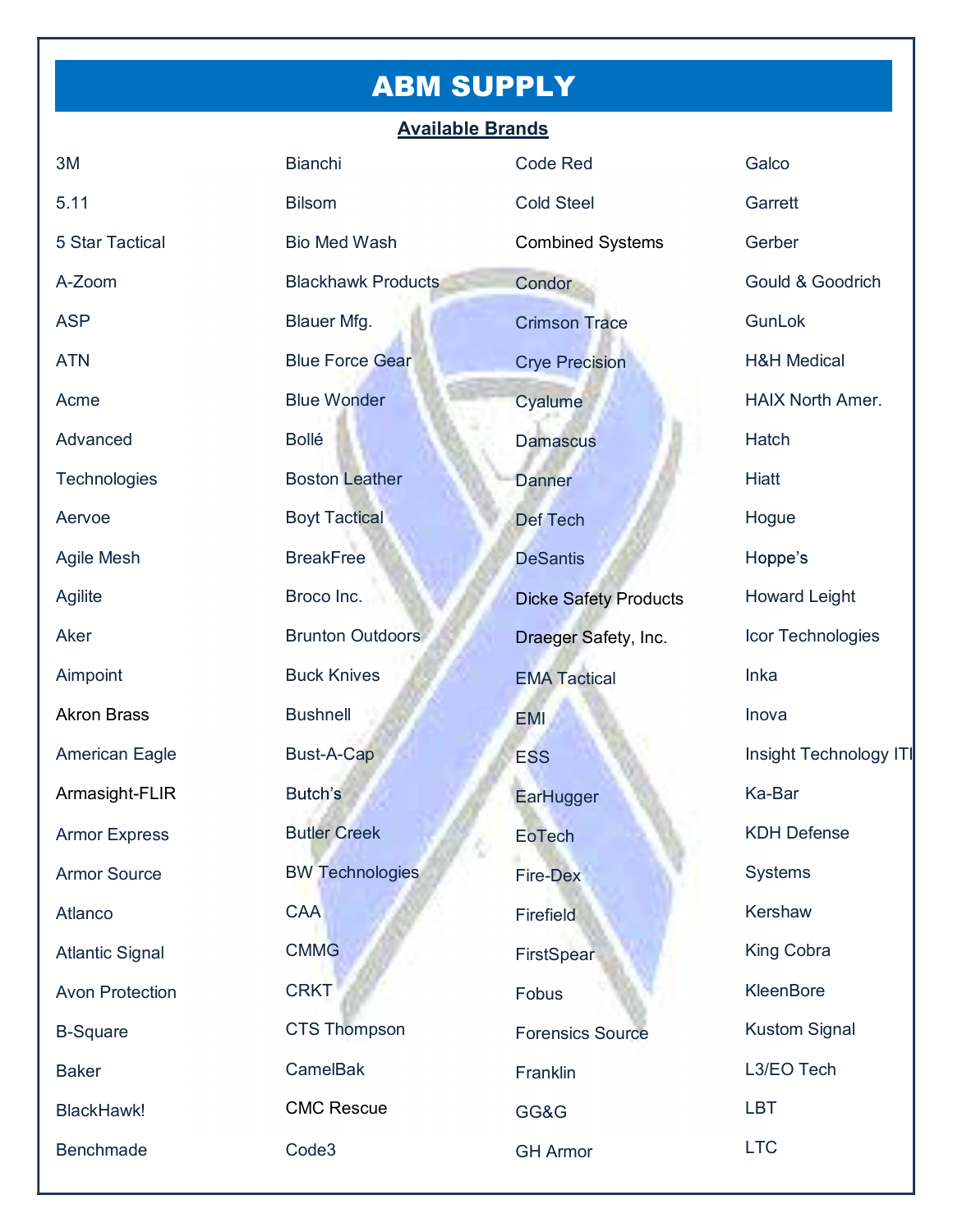### ABM SUPPLY

#### Available Brands

| Lawman                        | North Amer. Signal        | Pulsar                    | <b>Snake Guardz</b>         |
|-------------------------------|---------------------------|---------------------------|-----------------------------|
| Leapers                       | North Amer. Rescue        | QuikClot                  | Spec-Ops                    |
| <b>LEICA</b>                  | Ops-Core                  | QuiqLite                  | SpeedFeed                   |
| Leatherman                    | <b>OTIS Technology</b>    | <b>RAE</b> Sytems         | Speer                       |
| Leptron                       | Ontario Knife Co.         | <b>Redfield</b>           | Sperian                     |
| Leupold                       | Original S.W.A.T.         | <b>Reebok</b>             | Spyderco                    |
| <b>Lion Apparel</b>           | <b>Otis</b>               | Remington                 | <b>Stallion</b>             |
| <b>Lyman Products</b>         | <b>OtterBox</b>           | <b>Revision</b>           | <b>Steiner</b>              |
| M-Pro7                        | <b>PROTECH Tactical</b>   | <b>RINGS</b>              | <b>Stoney Point</b>         |
| <b>MSA</b>                    | Pachmayr                  | <b>Ringers</b>            | Streamlight                 |
| Mag-Lite                      | Paratech                  | <b>Rite In Rain</b>       | <b>Strong</b>               |
| <b>MagPul</b>                 | Paulson Mfg.              | Rothco                    | <b>Surefire</b>             |
| Marlin                        | <b>Peerless</b>           | <b>SOG</b>                | Survivair                   |
| <b>MARZ Tactical</b>          | Pelican                   | Sabre                     | <b>TAC-COM</b>              |
| Maxpedition                   | Peltor                    | <b>Safariland Product</b> | <b>Tac Med Solutions</b>    |
| Mec-Gar                       | Petzl                     | Group                     | <b>TacStar</b>              |
| <b>Millett</b>                | Plano                     | <b>Saunders</b>           | <b>Tactical Ear Gadgets</b> |
| <b>Mission First Tactical</b> | <b>Point Blank/PPE</b>    | <b>Schrade</b>            | <b>Tactical Electronics</b> |
| <b>Mistral Security</b>       | Paraclete                 | <b>Seeker</b>             | <b>Tapco</b>                |
| <b>MOHOC</b>                  | <b>Posse Box</b>          | Serengeti                 | <b>TargDots</b>             |
| Monadnock                     | <b>Premier Crown</b>      | Sightmark                 | <b>Tasco</b>                |
| Mossberg                      | <b>ProGard Industries</b> | Simmons                   | <b>Team Wendy</b>           |
| <b>Mustang Survival</b>       | ProLine                   | Smith & Wesson            | <b>Tool Logic</b>           |
| NOV-8 Safety                  | ProLok                    | <b>Smith's Detection</b>  | Trijicon                    |
| Nikon                         | Propper                   | <b>SOG Knives</b>         | <b>Trius</b>                |